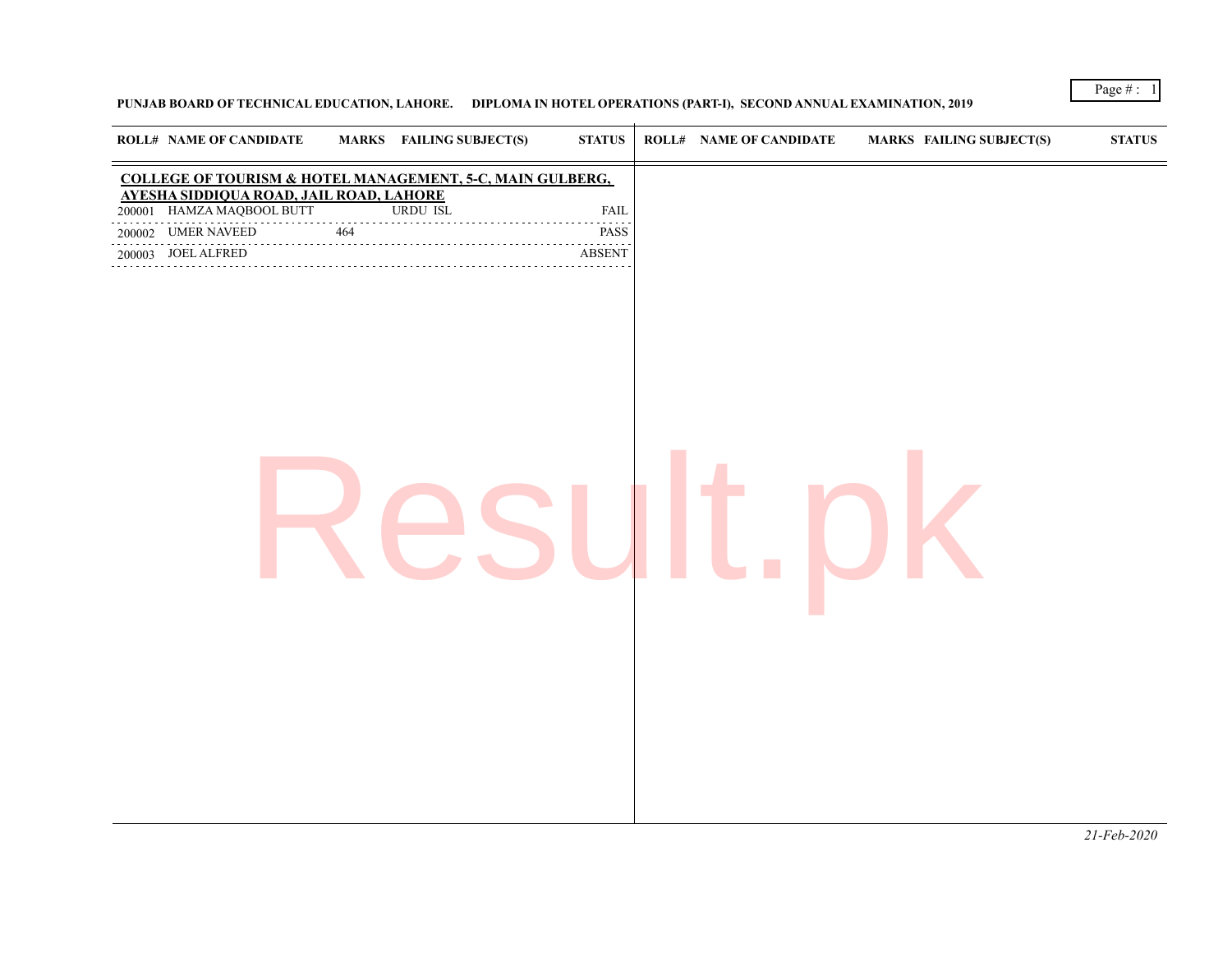## **PUNJAB BOARD OF TECHNICAL EDUCATION, LAHORE. DIPLOMA IN HOTEL OPERATIONS (17) (PART-I), SECOND ANNUAL EXAMINATION, 2019**

|        | <b>ROLL# NAME OF CANDIDATE</b>                                                 |     | MARKS FAILING SUBJECT(S)                                        | <b>STATUS</b> | <b>ROLL# NAME OF CANDIDATE</b> | <b>MARKS FAILING SUBJECT(S)</b> | <b>STATUS</b> |
|--------|--------------------------------------------------------------------------------|-----|-----------------------------------------------------------------|---------------|--------------------------------|---------------------------------|---------------|
|        |                                                                                |     | <b>COLLEGE OF TOURISM &amp; HOTEL MANAGEMENT (COTHM), 35-Y,</b> |               |                                |                                 |               |
|        | <b>MADINA TOWN, FAIZAN-E-MADINA ROAD,, FAISALABAD</b><br>202463 MUZAMMIL JAMIL |     |                                                                 | RL Fee        |                                |                                 |               |
|        |                                                                                |     | COLLEGE OF TOURISM & HOTEL MANAGEMENT, 5-C, MAIN GULBERG,       |               |                                |                                 |               |
|        | AYESHA SIDDIQUA ROAD, JAIL ROAD, LAHORE                                        |     |                                                                 |               |                                |                                 |               |
|        | 202464 BILAL AHMAD KHAN                                                        | 493 |                                                                 | <b>PASS</b>   |                                |                                 |               |
|        | 202465 ZAIN AQEEL                                                              | 501 |                                                                 | <b>PASS</b>   |                                |                                 |               |
|        | 202466 USAMA NADEEM KHAN                                                       | 524 |                                                                 | <b>PASS</b>   |                                |                                 |               |
|        | 202467 SARA                                                                    | 516 |                                                                 | <b>PASS</b>   |                                |                                 |               |
|        | 202468 ZAIN UL ABEDIN                                                          |     | <b>ENG-I URDU-I</b>                                             |               |                                |                                 |               |
|        | 202469 CHARLES DAVID SON                                                       |     | <b>URDU-I</b>                                                   | <b>FAIL</b>   |                                |                                 |               |
| 202470 | <b>WAHEED RAZA</b>                                                             |     |                                                                 | <b>ABSENT</b> |                                |                                 |               |
| 202471 | WISHAL AFTAB GILL                                                              |     | <b>ISL URDU-I</b>                                               |               |                                |                                 |               |
| 202472 | AHSAN AYYAZ                                                                    |     | ENG-I                                                           | <b>FAIL</b>   |                                |                                 |               |
|        | 202473 MUHAMMAD MUSTAFA 476<br><b>NAUMAN</b>                                   |     |                                                                 | <b>PASS</b>   |                                |                                 |               |
|        |                                                                                |     | <b>COLLEGE OF TOURISM AND HOTEL MANAGEMENT, 278-B GULGASHT</b>  |               |                                |                                 |               |
| 202474 | <u>COLONY, BOSAN ROAD, MULTAN</u><br>MUHAMMAD USAMA ABID 470                   |     |                                                                 | <b>PASS</b>   |                                |                                 |               |
| 202475 | MUHAMMAD SHAHZAD<br><b>MURTAZA</b>                                             |     | ENG-I                                                           | <b>FAIL</b>   |                                |                                 |               |
| 202476 | SAMINA HAKIM                                                                   | 390 |                                                                 | <b>PASS</b>   |                                |                                 |               |

Page # : 2

*21-Feb-2020*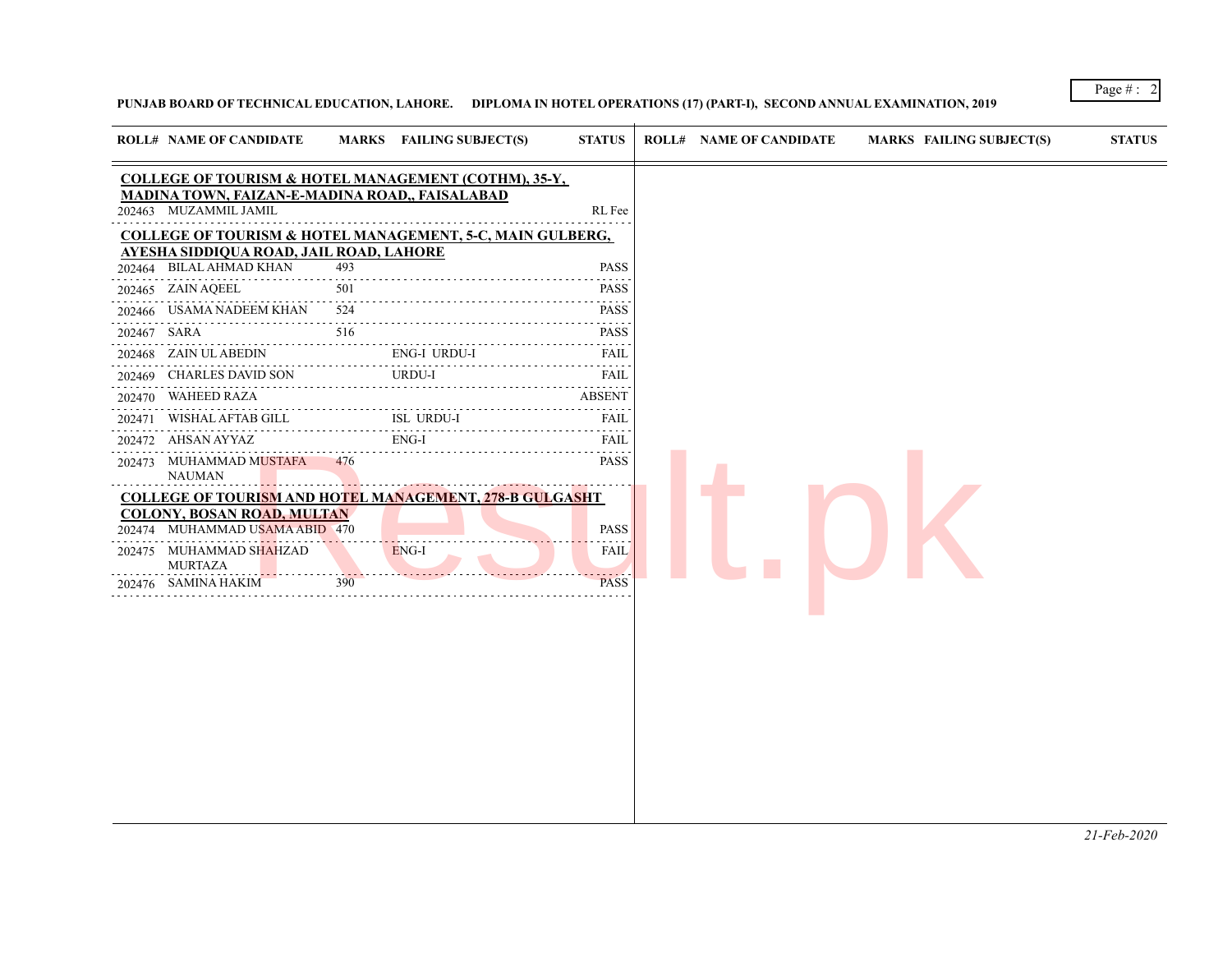## **PUNJAB BOARD OF TECHNICAL EDUCATION, LAHORE. DIPLOMA IN HOTEL OPERATIONS (PART-II), SECOND ANNUAL EXAMINATION, 2019**

Page #:  $3$